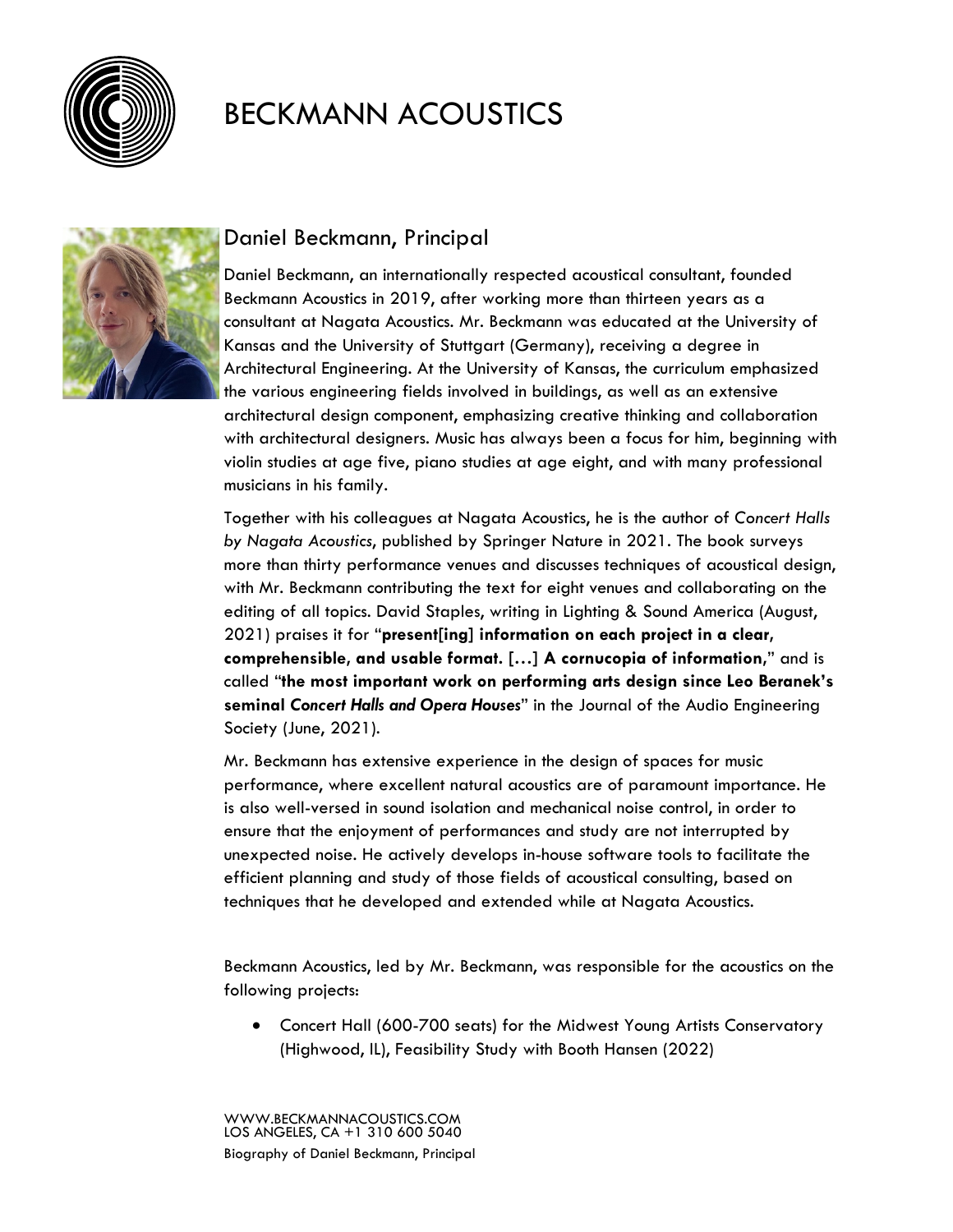

- King of Glory Lutheran Church and School in Williamsburg, VA, with Hopke + Associates (2021)
- Constructability Reviews of new Theater and Media buildings planned for the Los Angeles (CA) Community College District (various architects), ensuring full documentation of the project by the design team to minimize changes during construction. (2021)
- Renovation of practice rooms at the New World Center, Miami Beach, FL (2020)

Presently, Mr. Beckmann is engaged on the following projects:

- Office Lobby Amenity at 11755 Wilshire Blvd (Los Angeles) with RIOS
- Hollywood Arts Centre, the redevelopment of a historic building on Hollywood Boulevard (Los Angeles, CA) including a 75-seat theater for dance, and associated training center, with HGA Architects, for The Actors Fund
- Three new commercial developments in Santa Monica, CA, with HGA **Architects**

While at Nagata Acoustics, Mr. Beckmann was the project manager on the following projects, responsible for acoustical design and coordination:

- Activities Center at the Lou Ruvo Brain Institute, Las Vegas, NV, USA (2010) Architect: Gehry Partners, LLP
- New World Center, Miami Beach, FL, USA (2011) Architect: Gehry Partners, LLP
- Kauffman Center for the Performing Arts, Kansas City, MO, USA (2011) Architect: Moshe Safide Associates
- Calderwood Hall at the Isabella Stewart Gardner Museum, Boston, MA, USA (2012) Architect: Renzo Piano Building Workshop
- Auditorium Arvedi at the Museo del Violino, Cremona, Italy (2013) Architect: ArkPaBi
- Paul Brest Hall at Stanford University, Acoustical Improvements (2014)
- Pierre Boulez Hall at the Barenboim-Saïd Akademie, Berlin, Germany (2017) Architect: Gehry Partners, LLP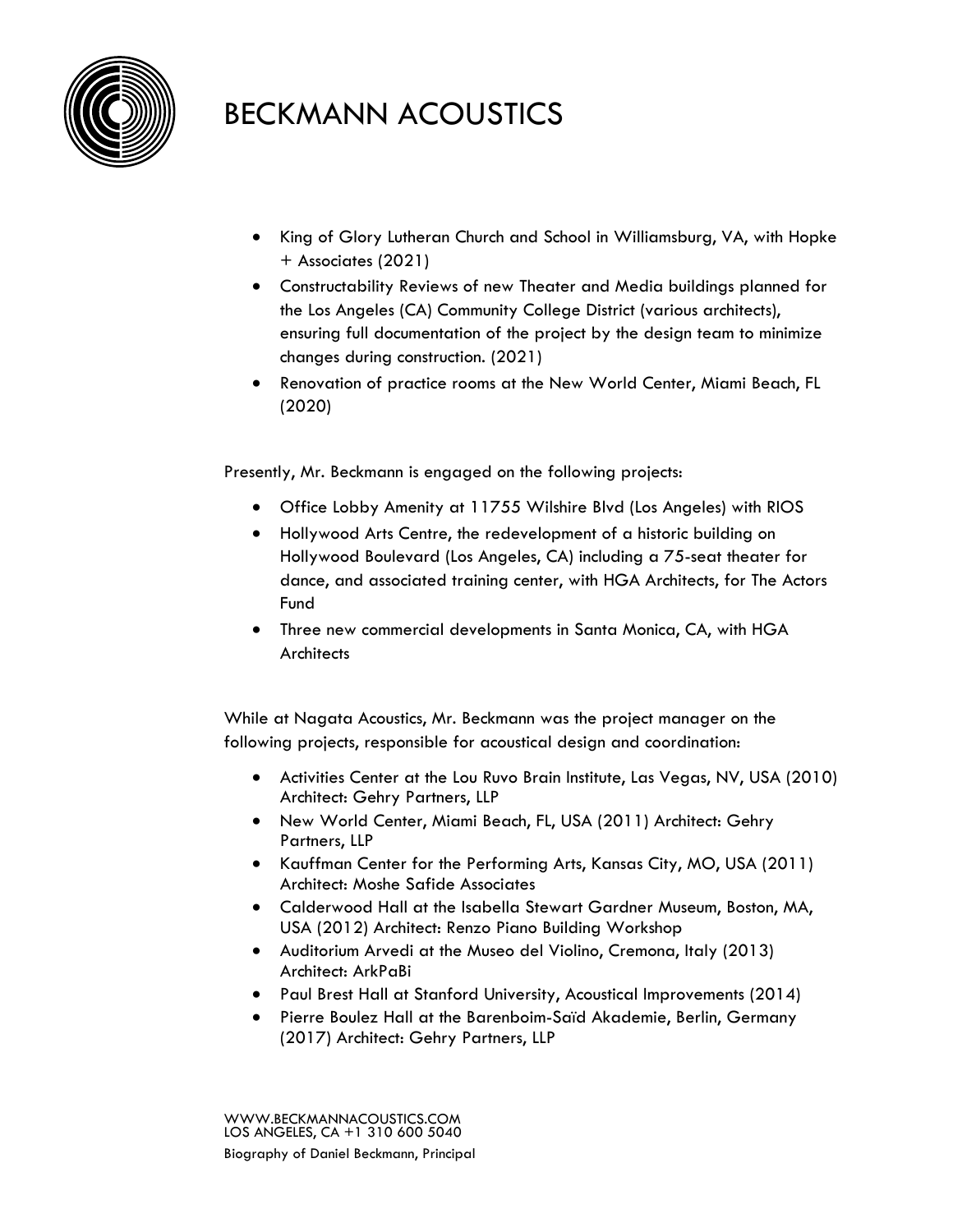

- Rice Moody Center for the Arts, Houston, TX (2017) Architect: Michael Maltzan Architecture
- The Conrad Prebys Performing Arts Center, La Jolla, CA (2019) Architect: Epstein Joslin Architects, Inc.
- NEOJIBA Parque do Queimado, Salvador, Brazil (2019) Architect: Butikofer de Oliveira Vernay (Lausanne), Sergio Ekermann (Salvador)
- Beckmen YOLA Center at Inglewood (open 2021), Inglewood, CA Architect: Gehry Partners, LLP
- Nine concert halls for the FundaMusical Bolivar in Venezuela (unfinished)

Additionally, Mr. Beckmann assisted on the following projects:

- San Francisco State Creative Arts Center, San Francisco, CA (2008-11, unrealized) Architect: Michael Maltzan Architecture
- Soka University Performing Arts Center, Aliso Viejo, CA (2011) Architect: Zimmer Gunsul Frasca
- Bing Concert Hall at Stanford University, Palo Alto, CA (2011) Architect: Ennead Architects
- Fondation Louis Vuitton, Paris, France (2014) Architect: Gehry Partners, LLP
- Acoustical Renovation of Orchestra Hall, Chicago, IL (2012-14, unrealized)
- Shanghai Symphony Hall, Shanghai, China (2014) Architect: Arata Isozaki
- Musco Center for the Arts at Chapman University, Orange, CA (2016) Architect: Pfeiffer Partners
- Elbphilharmonie, Hamburg, Germany (2017) Architect: Herzog+de Meuron
- Zaryadye Concert Hall, Moscow, Russia (2018) Architect: TPO Reserve

Some of Mr. Beckmann's publications are:

• "Acoustical Design of New World Center, Miami Beach, FL" *The Journal of the Acoustical Society of America* 130, no. 4 (2011): 2535-35